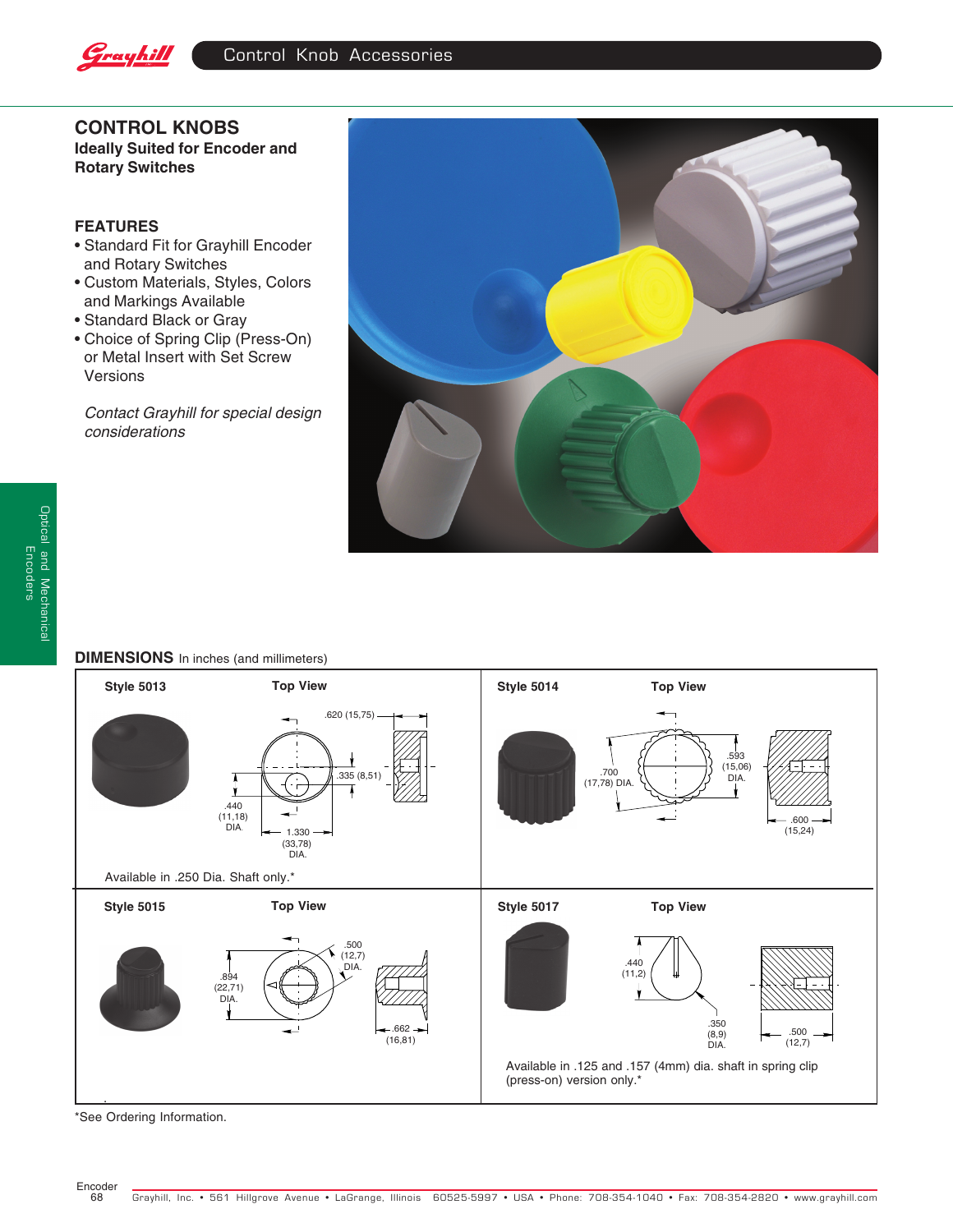







Encoder 69

Optical and Mechanical Encoders

Optical and Mechanical<br>Encoders